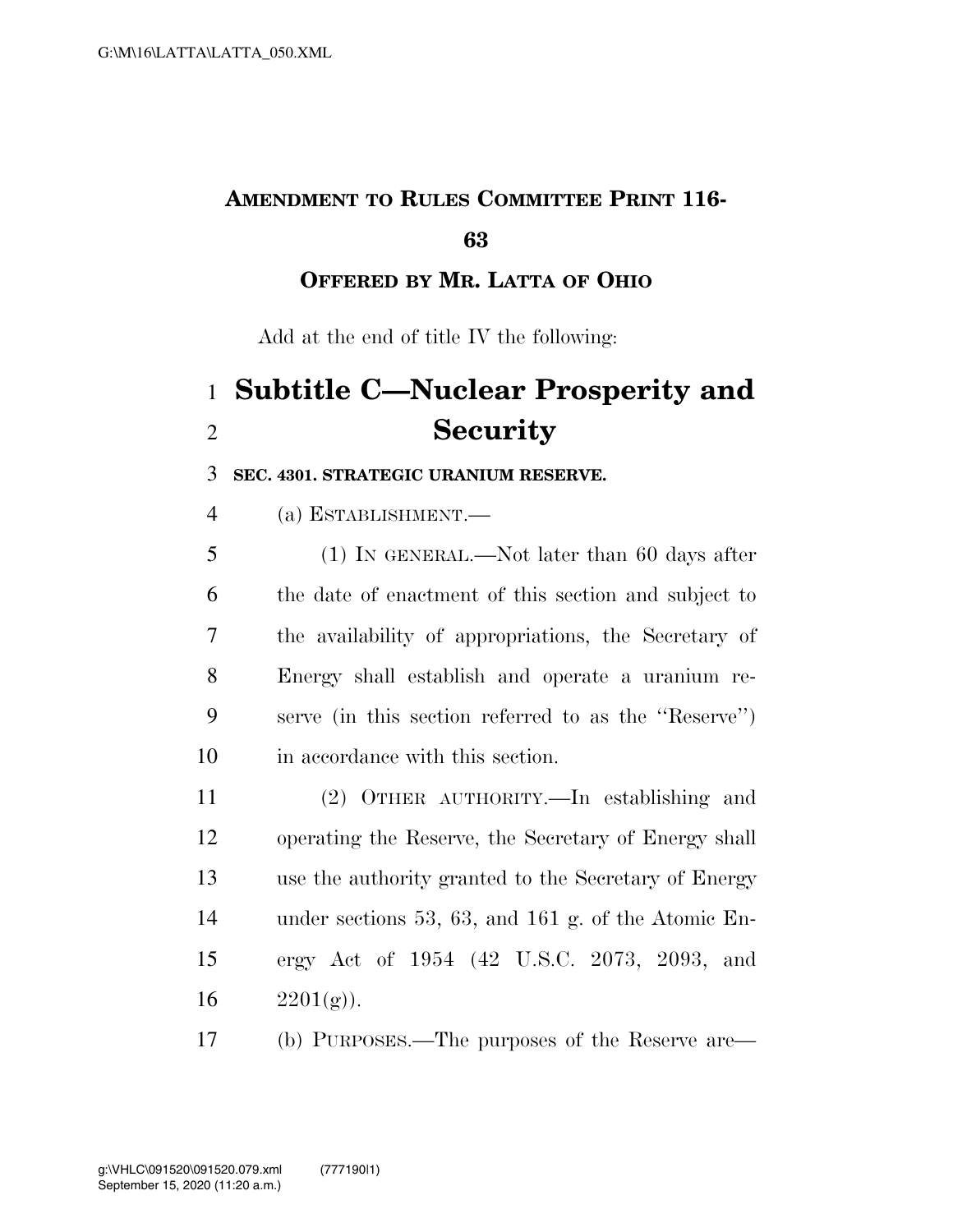(1) to ensure the availability of uranium mined in the United States in the event of a market dis-ruption; and

 (2) to support strategic fuel cycle capabilities in the United States.

 (c) EXCLUSION.—The Secretary shall exclude ura- nium that is mined in the United States by an entity that is owned or controlled by the Government of the Russian Federation or the People's Republic of China or is incor- porated in the Russian Federation or the People's Repub-lic of China from the reserve.

 (d) REQUEST FOR INFORMATION.—Not later than 90 days after the date of enactment of this section, the Sec- retary of Energy shall publish a request for information that shall be used by the Secretary of Energy to evalu-ate—

(1) how to operate and manage the Reserve;

 (2) how to acquire uranium for the Reserve, in- cluding the method of transportation and storage; and

 (3) the quantity and form of uranium to ac-22 quire for the Reserve.

 (e) BUDGET REQUEST.—For each fiscal year begin- ning after the date of enactment of this section, the Sec-retary of Energy shall include in the budget materials sub-